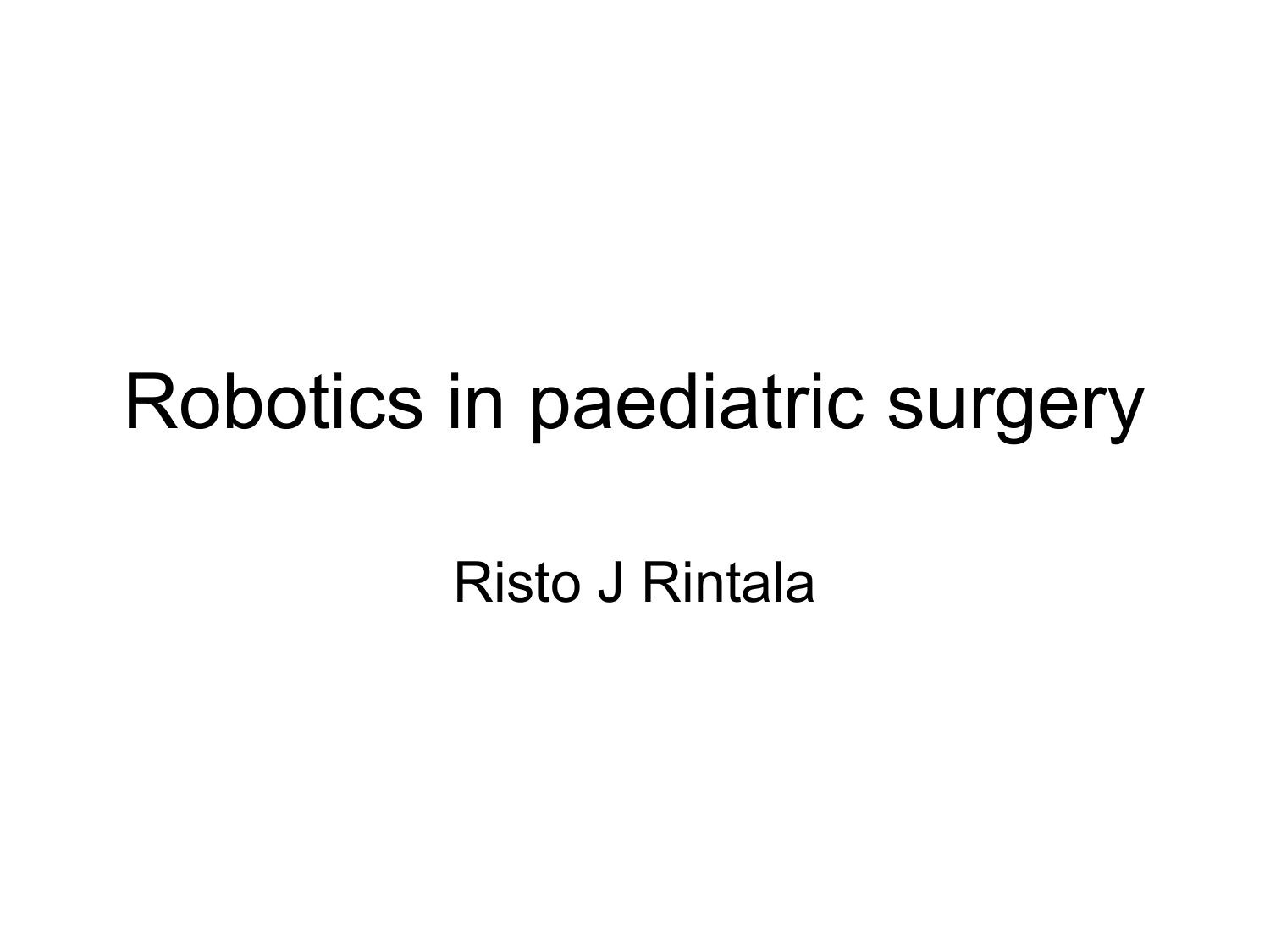#### Robotics in paediatric surgery

- urology
- GI-surgery
- thoracic surgery
- laryngotracheal surgery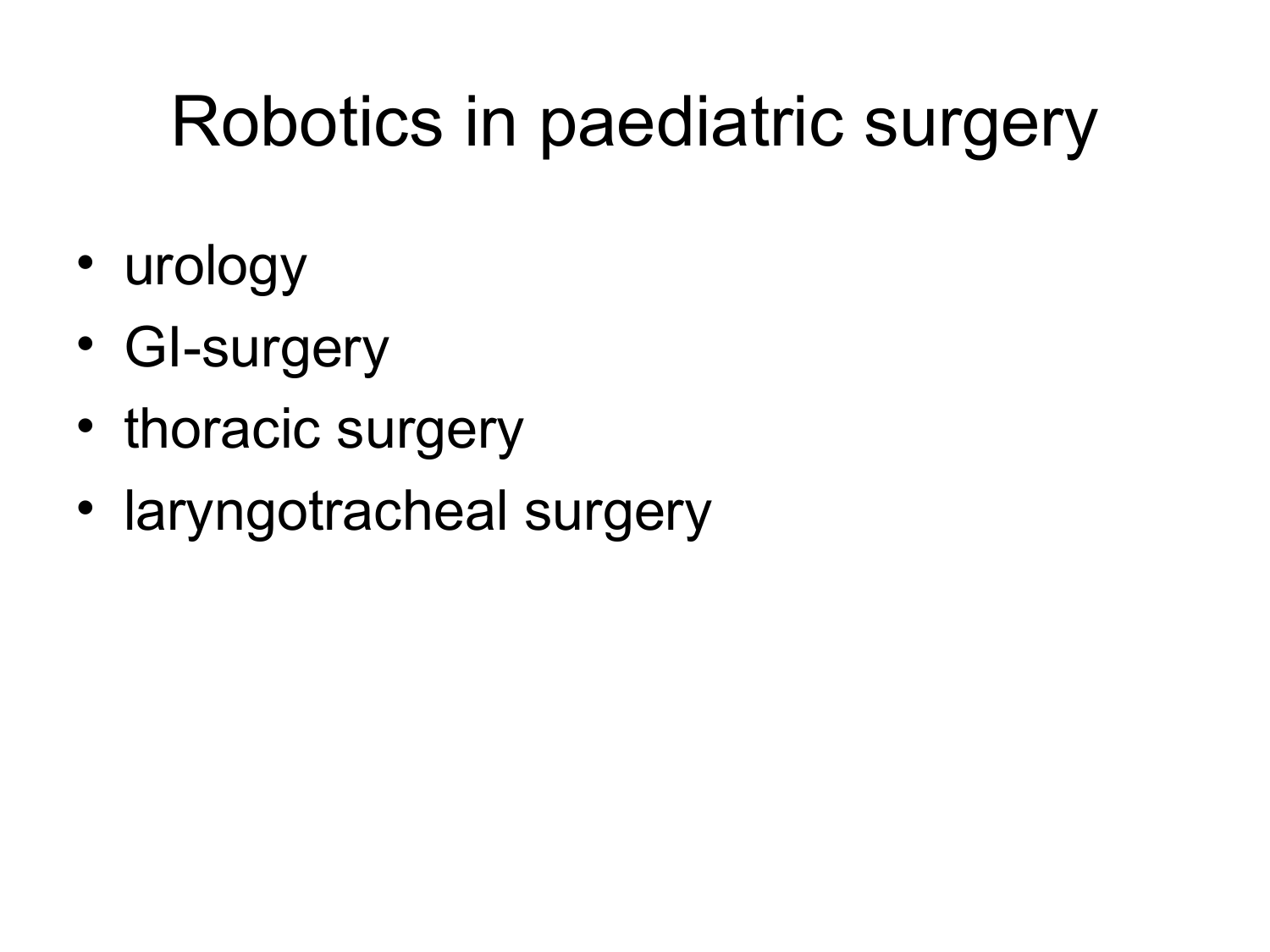# Robotics in paediatric urology

- pyeloplasty
- ureteral reimplantation
- abdominal undescended testes
- partial/total nephrectomy
- bladder augmentation
- appendocivesicostomy
- antegrade continence enema-creation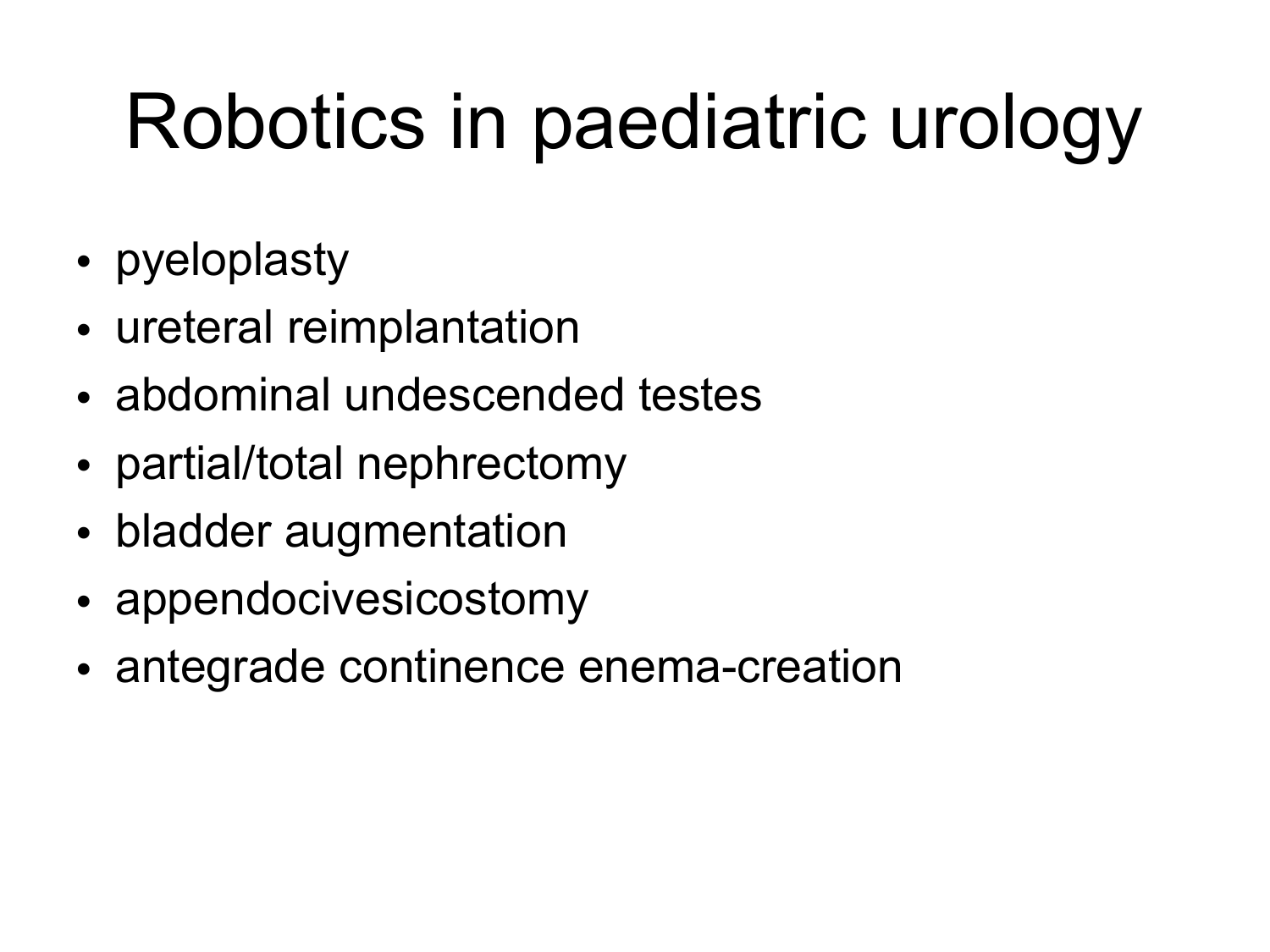## Robotics in paediatric GI-surgery

- fundoplication
- cholecystectomy
- splenectomy
- proctocolectomy + IPAA
- tumor resections
- bowel resections
- repair of congenital anomalies

bowel atresia, malrotation

hepatobiliary anomalies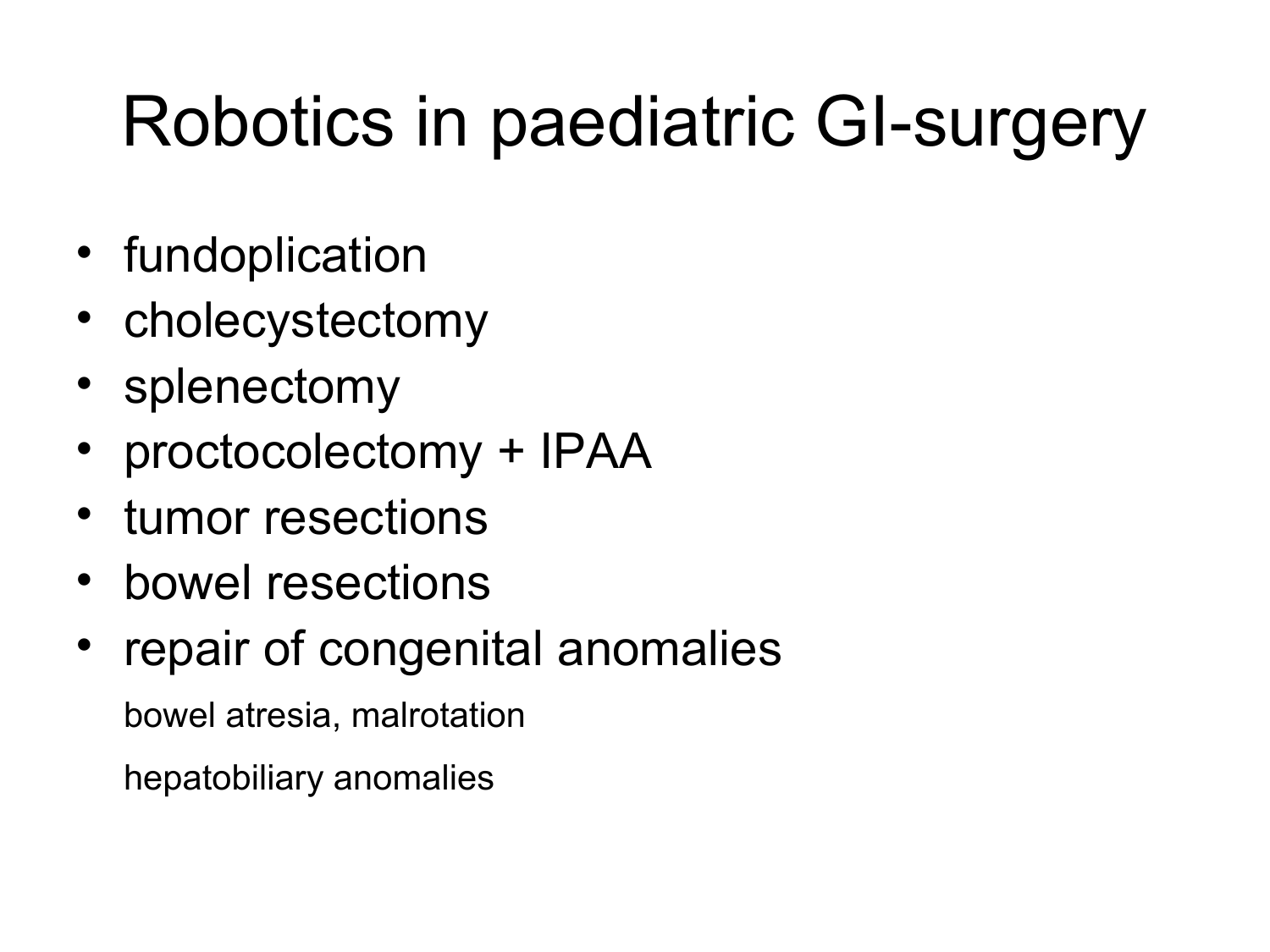## Robotics in paediatric thoracic surgery

- tumor resections
- lobe/segment resections
- congenital diaphragmatic hernia repair

• Atrial septal defect repair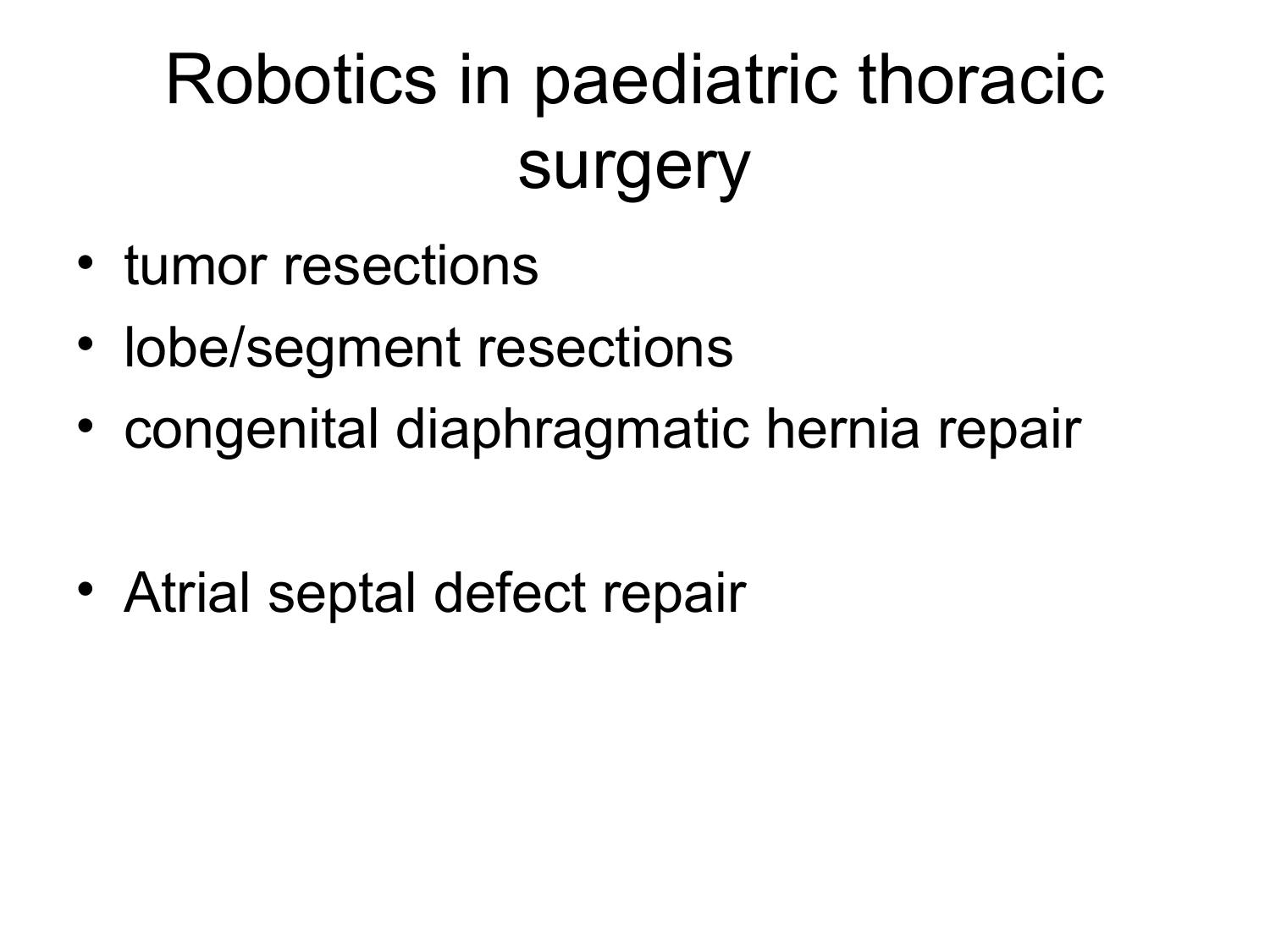## Robotics in infants

#### **Distribution of Robotic Procedures in 45 Children Less Than 10 kg** (*JJ Meehan, Seattle)*

| Procedure                        |                                             | N              | Completed      |  |
|----------------------------------|---------------------------------------------|----------------|----------------|--|
| Fundoplication                   | With G-tube $(11)$ ;<br>without G-tube (14) | 25             | 25             |  |
| Neuroblastoma                    |                                             | $\overline{2}$ | $\overline{2}$ |  |
| Kasai                            |                                             | 2              | $\overline{2}$ |  |
| Doudenal atresia                 |                                             |                |                |  |
| Resection of gastric duplication |                                             |                | 0              |  |
| Pyloroplasty                     |                                             |                |                |  |
| Bochdalek CDH repair             |                                             |                | 3              |  |
| Lobectomy=segmentectomy          | CCAM (2); intralobar<br>sequestration (3)   | 5              | 4              |  |
| Bronchogenic cyst                |                                             | $\overline{2}$ | $\overline{2}$ |  |
| Eventration                      |                                             | $\overline{2}$ |                |  |
| Esophageal atresia with TEF      |                                             |                |                |  |
| Cystic hygroma                   |                                             |                | 0              |  |
| Total                            |                                             | 47             | 42             |  |

CDH, congenital diaphragmatic hernia; CCAM, congenital cystic adenomatoid malformation; TEF, tracheoesophageal fistula.